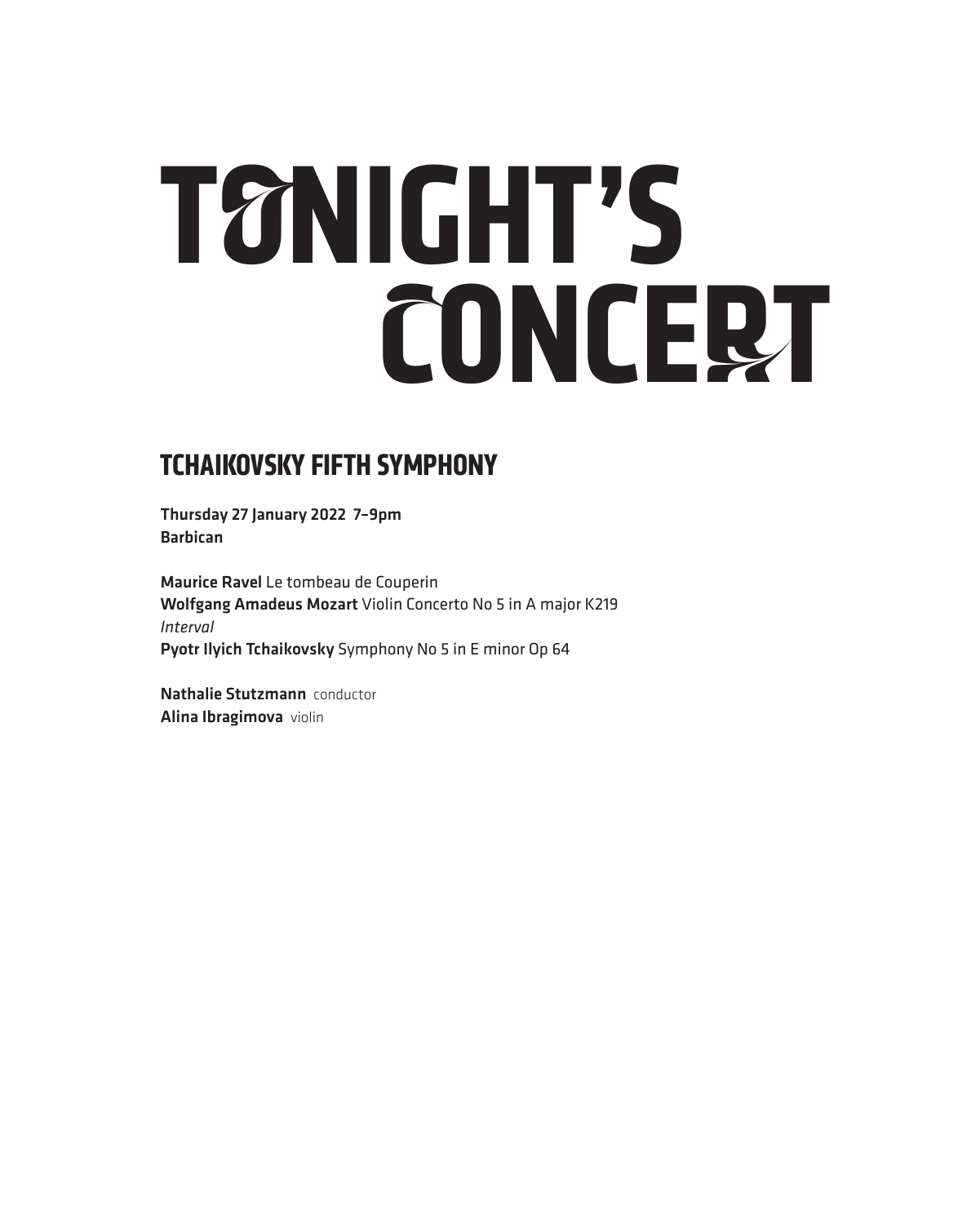

pandemic, her artist portrait with the Orchestra was delivered digitally from LSO St Luke's, where she has previously also given numerous chamber recitals. Tonight she performs Mozart's Violin Concerto No 5.

The concert opens with Ravel's *Le tombeau de Couperin*, originally a suite for solo piano dedicated to friends who had died in World War I, and reconceived as an orchestral version in 1919. After the interval we hear Tchaikovsky's stirring Fifth Symphony, closing the concert in dramatic fashion.

Warm welcome to this evening's<br>
concert conducted by Nathalie<br>
Stutzmann, whom we are looking<br>
forward to working with again following concert conducted by Nathalie Stutzmann, whom we are looking forward to working with again following her LSO conducting debut in January 2020. We are also joined tonight by soloist Alina Ibragimova, a great friend of the LSO, having performed regularly with the Orchestra at the Barbican. Most recently, during the

Kathryn McDowell CBE DL LSO Managing Director

I hope you enjoy tonight's performance and that you will be able to join us again soon. Next month we look ahead to concerts with Gianandrea Noseda, LSO Principal Guest Conductor, when he continues his Shostakovich cycle, recorded for LSO Live, with the composer's Symphonies Nos 14 and 15, paired with Beethoven's Seventh Symphony and the 'Emperor' Piano Concerto.

## Welcome **Coming Up** Coming Up **Coming Coming Coming Coming Coming Com**

- e tombeau de Couperin
- Maurice Ravel
- 6 Violin Concerto No 5 in A major K219
- 7 Wolfgang Amadeus Mozart
- 8 Symphony No 5 in E minor Op 64
- 9 Pyotr Ilyich Tchaikovsky

10 Nathalie Stutzmann Alina Ibragimova The Orchestra

s in this publication were correct at time of going to press.

## **US WHAT YOU THINK**

*Please switch off all phones. Photography and audio/ recording are not permitted during the performance.* 

ial Photography Ranald Mackechnie, Gudmundsdottir, Eva Vermandel ohn Good 024 7692 0059 tising Cabbells Ltd 020 3603 7937



### **ABOUT THE MUSIC AND COMPOSERS**

We always want to make sure you have a great experience, and appreciate your feedback. Visit lso.co.uk/survey or scan the QR code to fill out a short survey about the concert.

## **ABOUT THE ARTISTS**

| Thursday 3 February 7pm<br><b>Barbican</b>                                                            | <b>ABOU</b>                   |
|-------------------------------------------------------------------------------------------------------|-------------------------------|
|                                                                                                       | 4<br>L                        |
| <b>SHOSTAKOVICH &amp; BEETHOVEN</b>                                                                   | 5<br>N<br>6                   |
| Gianandrea Noseda conducts Shostakovich's elegiac                                                     | Ι<br>7<br>١                   |
| Symphony No 14 (with soprano Elena Stikhina and                                                       | $\overline{\phantom{a}}$<br>8 |
| bass Vitalij Kowaljow) and Beethoven's life-affirming<br>Symphony No 7.                               | F<br>9                        |
| Sunday 6 & 13 February 7pm                                                                            |                               |
| <b>Barbican</b>                                                                                       | ABOU                          |
| <b>BEETHOVEN 'EMPEROR' &amp; SHOSTAKOVICH</b>                                                         | 10<br>ľ                       |
|                                                                                                       | 11<br>ŀ                       |
| Beethoven's last piano concerto meets Shostakovich's final                                            | 12<br>٦                       |
| symphony, and in the hands of Gianandrea Noseda and                                                   |                               |
| Beatrice Rana, they both have something remarkable to say.                                            |                               |
| Friday 11 February 1pm & 6pm                                                                          | Pleasi<br>video               |
| LSO St Luke's                                                                                         |                               |
|                                                                                                       |                               |
| <b>BBC RADIO 3 CONCERTS</b><br><b>RACHMANINOFF &amp; FRIENDS</b>                                      |                               |
|                                                                                                       |                               |
| Our regular chamber music series from LSO St Luke's, with                                             |                               |
| BBC Radio 3. Olena Toka and Igor Gryshyn explore a selection                                          |                               |
| of songs at 1pm, and pianist Boris Giltburg performs sonatas<br>by Rachmaninoff and Prokofiev at 6pm. | <b>Editor</b>                 |
|                                                                                                       | Heida                         |
| Iso.co.uk/bbcradio3                                                                                   | Print                         |
|                                                                                                       | Advert                        |
| Thursday 17 February 7pm                                                                              |                               |
| <b>Barbican</b>                                                                                       | Detail:                       |
| <b>COPLAND, OFFENBACH &amp; WEILL</b>                                                                 |                               |
|                                                                                                       | <b>TELL</b>                   |
| New York - Paris - London: Barbara Hannigan can-cans                                                  |                               |
| through the Jazz Age in this transatlantic celebration of                                             | We al                         |

melody, colour and riotous fun.

lso.co.uk/whats-on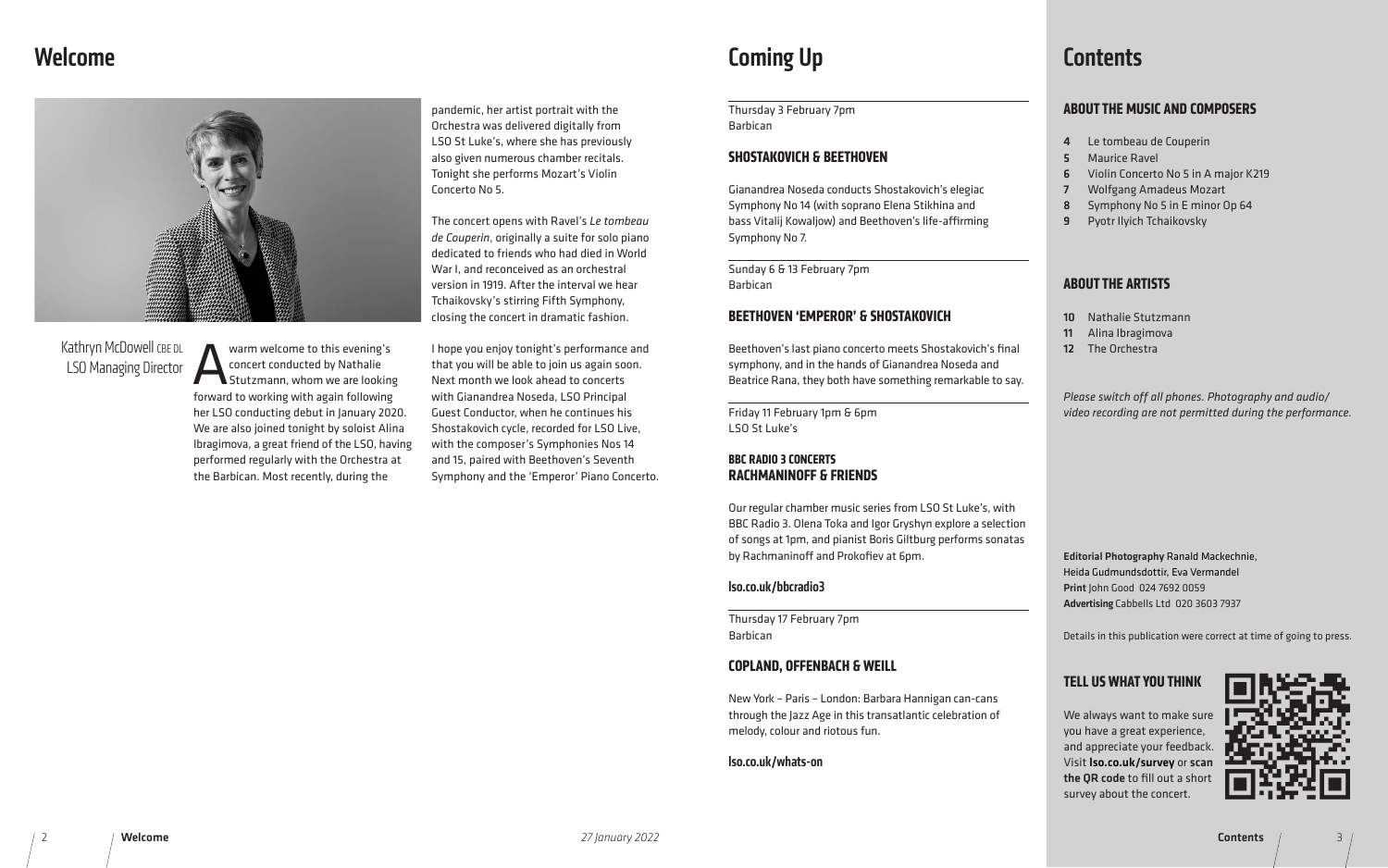

Ithough born in a rural Basque village, Maurice Ravel was raised in Paris and was accepted as a preparatory piano student at the Conservatoire in 1889. When a full-time student, Ravel was introduced (in 1893) to Emmanuel Chabrier, who he regarded as 'the most profoundly personal, the most French of our composers'. Around this time Ravel also met and was influenced by Erik Satie.

In the decade following his graduation in 1895, Ravel scored a notable hit with the *Pavane pour une infante défunte* for piano (later orchestrated). Even so his works were rejected several times by the backward-looking judges of the Prix de Rome competition for not satisfying the demands of academic counterpoint. He wrote many outstanding pieces in the early years of the 20th century, including the evocative *Miroirs*  for piano, the String Quartet and his first opera, *L'heure espagnole*.

In 1909 Ravel was invited to write a largescale work for Serge Diaghilev's Ballets Russes, and he completed the score to *Daphnis and Chloé* three years later.

At this time, he also met Igor Stravinsky and first heard the expressionist works of Arnold Schoenberg. During World War I, he enlisted with the motor transport corps. He was invalided out in late-1916 shortly before the death of his mother, and returned to composition slowly from 1917, completing the piano suite *Le tombeau de Couperin*  and the ballet *La valse* (for Diaghilev), and beginning work on his second opera, *L'enfant et les sortilèges*.

Ravel's late works include the Concerto in G and Concerto for the Left Hand for piano, the Violin Sonata and the famous *Boléro*. From 1932 until his death in 1937, he experienced the progressive effects of Pick's Disease and was unable to compose.

aurice Ravel began work on<br>Le tombeau de Couperin in t<br>spring of 1914, with a piano<br>transcription of the 'Eorlane' from Ex *Le tombeau de Couperin* in the spring of 1914, with a piano transcription of the 'Forlane' from François Couperin's fourth *Concert royal*, a chamber music suite published in 1722. A 'Forlane' of Ravel's own soon followed, and in September he announced to his friend Roland-Manuel that he was composing a complete 'French suite' for piano. However, his duties as an ambulance driver during World War I meant that he did not finish it until 1917. He dedicated each of the six movements of the piano suite to a friend who had been killed in the war. These friends included Joseph de Marliave, whose wife Marguerite Long gave the work's premiere on 11 April 1919 at the Salle Gaveau in Paris.

> His emotional expression is most powerful in his imaginative interpretations of the unaffected worlds of childhood and animals, and of exotic tales. Spain also influenced the composer's creative personality through his mother's Basque inheritance, together with his liking for the formal elegance of 18th-century French art and music.

### **IN BRIEF**

Born 1875, Ciboure

Died 1937, Paris

Musical training Paris Conservatoire

Musical acquaintances Gabriel Fauré, Claude Debussy, Manuel de Falla, Erik Satie, Igor Stravinsky

#### Best known for

Ballets and orchestral works including *Rapsodie espagnole*, *Daphnis and Chloé* and *La valse*; the operas *L'heure espagnole* and *L'enfant et les sortilèges*; String Quartet; Piano Trio; many songs and piano pieces

Composer profile by Andrew Stewart

# 1875 to 1937 (France) Maurice Ravel In Profile

*Le tombeau de Couperin* reveals Ravel's deepening interest in neo-Classicism, a stance by which composers rejected Romantic music's large-scale structures and grand passions in favour of the elegance, balance and restraint they associated with earlier Baroque and Classical works. The piece also shows how anti-German feelings during the war compelled French composers to explore their own cultural heritage. Ravel claimed his title was a tribute to 18th-century French music in its entirety, rather than to Couperin in particular.

The success of the piano suite's premiere encouraged Ravel to turn four of its six movements (omitting the original Fugue and Toccata) into an orchestral suite. Compared to his opulent pre-war orchestral works the scoring is light: harp, cor anglais

and piccolo feature, but trombones, tuba and percussion do not. The orchestral premiere on 28 February 1920, with conductor Rhené-Baton and the Pasdeloup Orchestra, was even more successful than the piano one, and led Roland-Manuel to declare 'the transcription outdid the charm of the original'.

The woodwind-dominated 'Prelude' pays homage to French-Baroque keyboard music through its *moto perpetuo* (literally perpetual motion, a continous stream of) triplets, and flourishing ornaments, (musical embellishments). The movement builds to a rich climax, before dying away in the witty concluding bars. The 'Forlane' is characterised by skipping dotted rhythms, staccato (detached) phrases, and a pensive, chromatically-tinged refrain. Throughout, Ravel makes expressive use of a wide range of contrasting instrumental tones.

The outer sections of the 'Menuet' feature a lyrical oboe solo, and modal harmonies (based on antique scales) not dissimilar to those in contemporaneous works by Ravel's pupil and friend Ralph Vaughan Williams. The sombre central section is a *musette* (a folk dance characterised by a drone bass). *Le tombeau de Couperin* ends with a lively 'Rigaudon', based on a dance that originated in Provence and the Languedoc. The exuberant outer sections – the first time the brass instruments play a prominent role – contrast with a gentler central episode, where woodwind solos with pizzicato (plucked) string accompaniment give the air of a playful serenade.

- 1 Prelude
- 2 Forlane
- 3 Menuet

 $\mathbb{C}$ 

4 Rigaudon



17 minutes

Programme note by Kate Hopkins

*A forlane or furlana is a folk dance from the Italian region of Friuli Venezia Giulia. It was introduced to France in the 1690s.* 

## Maurice Ravel Le tombeau de Couperin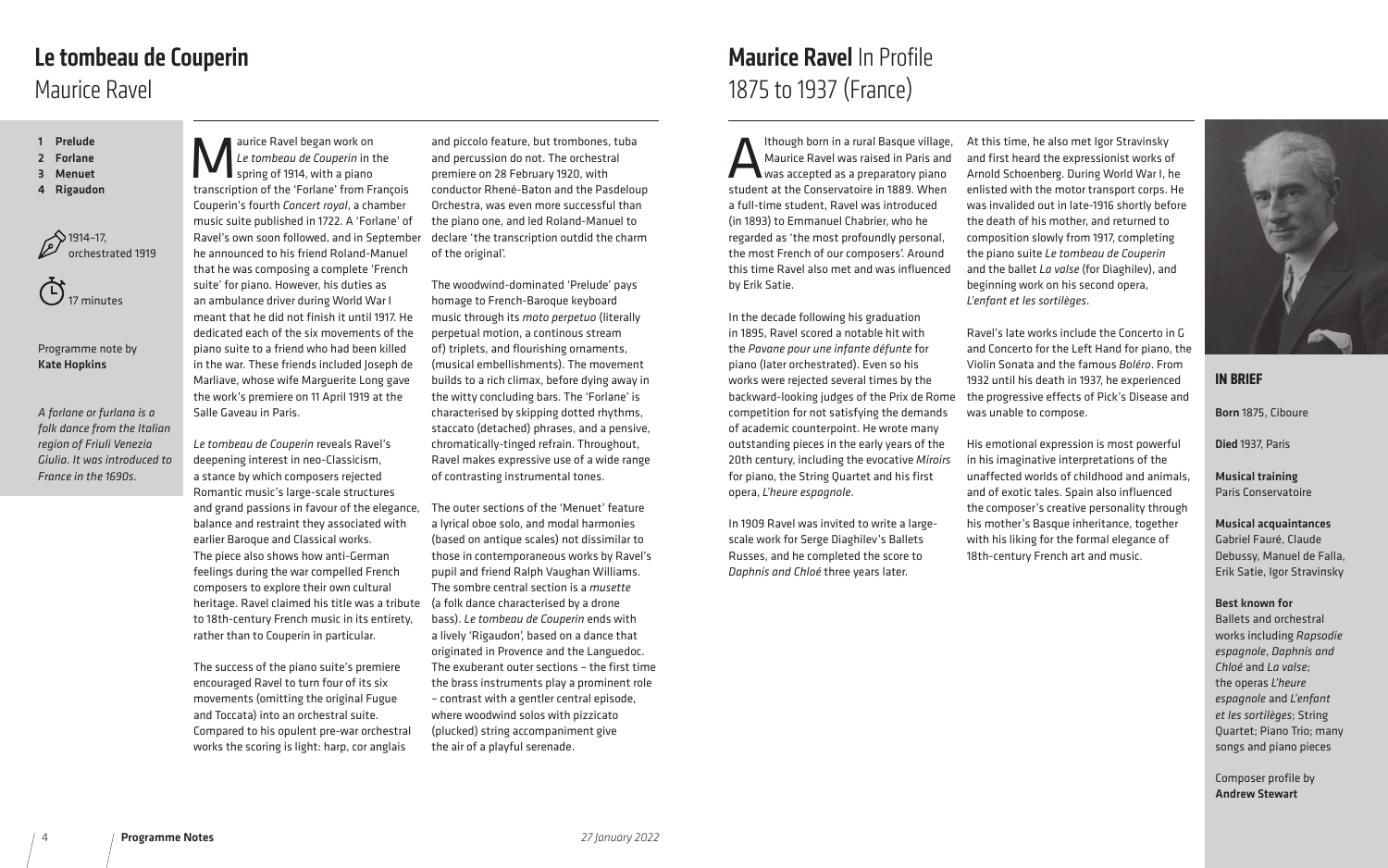Wolfgang Amadeus Mozart's period of devotion to the violin concerto was a short one. Having composed his first in 1773 and then returned to the form with a further four in the second half of 1775, he produced no more in the remaining 16 years of his life. Subsequent concertos included examples for horn, oboe, flute, clarinet and, most gloriously, piano, yet the violin never occupied him again in this regard. Regrettable, as the fifth (and final) of his violin concertos shows considerable beauty and all-round compositional skill.

Completed on 20 December 1775 – only two months after the Fourth – the Fifth Violin Concerto is a piece that, while technically demanding, combines radiant warmth with sprightly humour, and violinistic athleticism with sublime poetry. Conceived on a notably larger scale than his earlier concertos, it has the look of a new stage of development for the composer – so how strange it is that, at the age of 19, Mozart chose to write no more concertos for violin.

This is a concerto not to be hurried, as is soon established. The opening is surprisingly unassertive, with the orchestral violins striding out lightly over a quivering accompaniment. The soloist emerges with six bars of pensive soaring over a murmuring accompaniment, eventually bursting out into a new theme full of swaggering selfconfidence and revealing the opening to have been an accompaniment in search of

a tune. Note, too, how the little upward sweep that ends the first orchestral section is taken up for development later in the movement. Interestingly the tempo marking, the speed or pulse of the music, is one that Mozart seems to have been almost the only composer to use: *aperto* can be translated from Italian variously as 'open', 'bold', 'clear' or 'frank'.

**W**olfgang Amadeus Mozart was<br>
one of the most extraordinary<br>
the was bern in Salzburg, son of the violing one of the most extraordinary child-prodigy musicians in history. He was born in Salzburg, son of the violinist and teacher Leopold Mozart. Wolfgang's sister, Anna Maria ('Nannerl'), was reputedly as talented as he was. The proud Leopold toured both of them around the royal courts of Europe to display their skills. This, perhaps inevitably, led to a sometimes toxic fatherson relationship.

The slow movement contains an effortless touching melody for the solo violin, with the orchestra supplying the most loving of accompaniments. The concerto finishes with a 'Rondeau' in which returns of the opening theme are interspersed with contrasting episodes. As in the finales of his Third and Fourth Violin Concertos, Mozart takes the opportunity to introduce an element of humorous impersonation. In the earlier works this took the form of bagpipe-anddrone effects. Here it is an exhilarating excursion into what is usually called 'Turkish' music. In fact this style – evoked through exaggerated melodic leaps, pounding rhythms and *col legno* effects (hitting the strings with the wood of the bow) in the cellos and basses – owes more to Hungarian gypsy music, but for most Europeans of Mozart's time its exoticism would have seemed Turkish enough. Mozart himself borrowed some of this section from music he had already written for a ballet entitled *Le gelosie del seraglio* (The Jealousies of the Harem); the reason behind this particular musical joke, however, remains a mystery.

- 1 Allegro aperto
- 2 Adagio
- 3 Rondeau:
- Tempo di Menuetto



30 minutes

Programme note by Lindsay Kemp

Wolfgang Amadeus Mozart

# Violin Concerto No 5 in A major K219

Mozart's early adulthood was further stamped by trauma when he travelled to Paris with his mother in 1778 in an attempt to establish a career there: the sojourn ended in tragedy when she died. His move to Vienna in 1781 was an act of rebellion against his father's insistence that he should stay home and provide income for the family. Instead, Mozart married Constanze Weber, and soon gained a foothold in the imperial capital, with some initial support from

Emperor Joseph II. A series of subscription concerts, for which he wrote numerous symphonies and piano concertos, set him on a stellar path. His operas *The Marriage of Figaro* and *Don Giovanni* were performed both in Vienna and in Prague, where they had considerable success.

The Austro-Turkish War, however, heralded a period of reduced prosperity in which the aristocracy was less able to support artistic work. Mozart's debts accumulated, his health began to fail and when a mysterious visitor (now known to be Count Franz von Walsegg) commissioned a Requiem from him, Mozart, according to Constanze, became convinced he was writing his own requiem. He died on 5 December 1791, aged 35. His final works included the Clarinet Concerto, the operas *La clemenza di Tito* and *The Magic Flute*, and the incomplete Requiem.

#### **IN BRIEF**

Born 1756, Salzburg

Died 1791, Vienna

#### Musical training Primarily private study with his father Leopold

Famous acquaintances Joseph Haydn, Antonio Salieri, Lorenzo da Ponte, Emanuel Schikaneder

#### Best known for

Operas including *The Marriage of Figaro* and *The Magic Flute*; concertos for piano, clarinet, horn, oboe, flute and violin; 41 symphonies; chamber music including string quintets and quartets; Requiem

Composer profile by Jessica Duchen

## 1756 to 1791 (Austria) Wolfgang Amadeus Mozart In Profile





@londonsymphony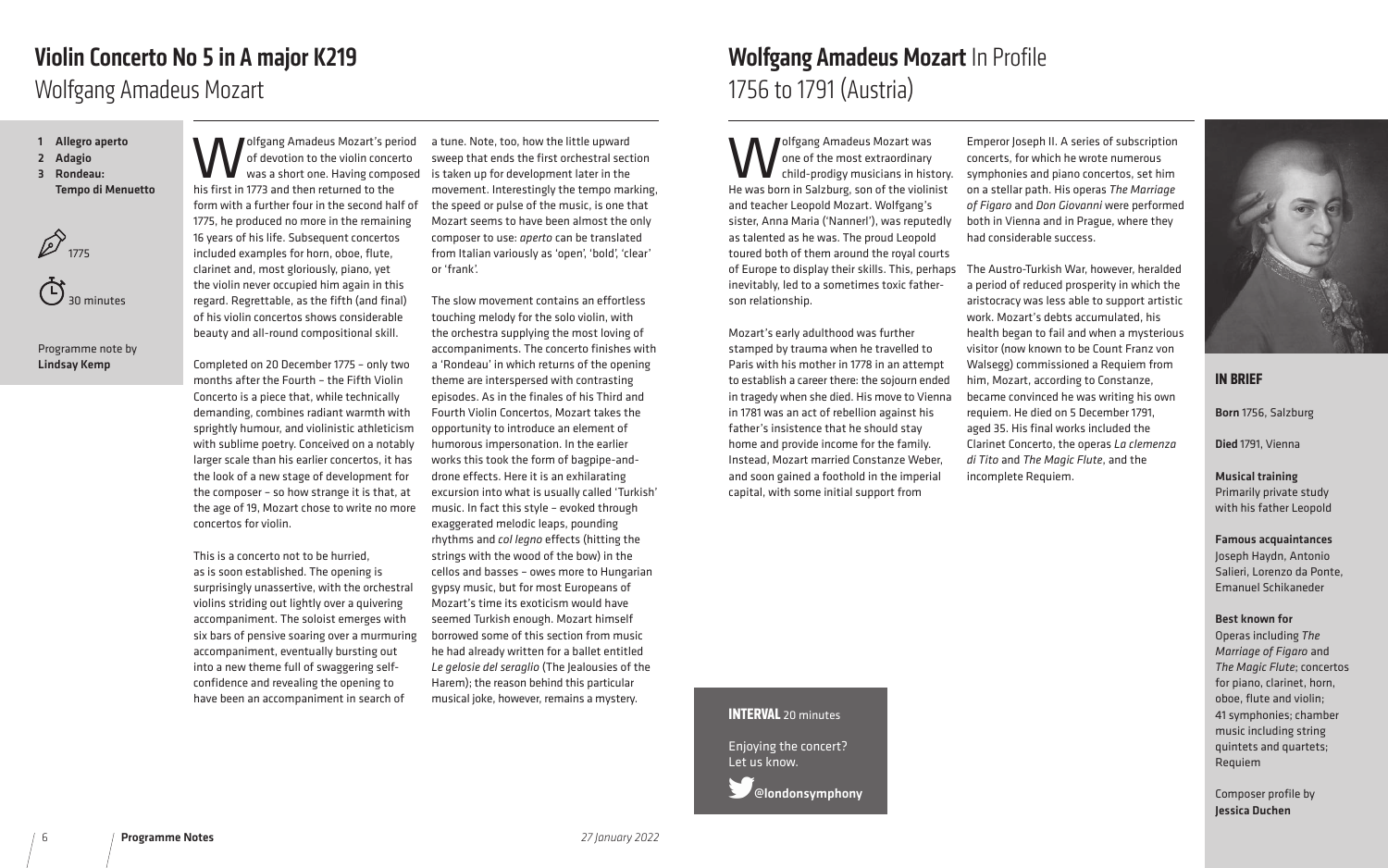**Born in Kamsko-Votkinsk in the Vyatka**<br>**Born in Kamsko-Votkinsk in the Vyatka**<br>Port Ilyich Tchaikovsky was the son of province of Russia on 7 May 1840, Pyotr Ilyich Tchaikovsky was the son of a mining engineer. His mother was of French extraction. In 1848 the family moved to the imperial capital, St Petersburg, where he was enrolled at the School of Jurisprudence. He overcame his grief at his mother's death in 1854 by composing and performing, and music remained a diversion from his job – as a clerk at the Ministry of Justice – until he enrolled as a full-time student at the St Petersburg Conservatory in 1863. His First Symphony was warmly received at its St Petersburg premiere in 1868. *Swan Lake*, the first of Tchaikovsky's three great ballet scores, was written in 1876 for Moscow's Bolshoi Theatre. Between 1869 and the year of his death Tchaikovsky composed over 100 songs, cast mainly in the impassioned Romance style and textually preoccupied with the frustration and despair associated with love, conditions that characterised his personal relationships.

en years separate Pyotr Ilyich<br>Tchaikovsky's Fourth and Fifth<br>Symphonies, so it is hardly surprising<br>that they are very different in character. By en years separate Pyotr Ilyich Tchaikovsky's Fourth and Fifth Symphonies, so it is hardly surprising the end of those ten years, Tchaikovsky's personal life had become far more stable and his public career had expanded into Western Europe. He responded enthusiastically to new impressions, at the same time thinking deeply about his own approach to balancing Russian and Western styles. In 1887 he found himself in Hamburg, where he was approached by an elderly musician called Theodor Avé-Lallemant.

> Tchaikovsky's hasty decision to marry an almost unknown admirer in 1877 proved a disaster, his homosexuality combining strongly with his sense of entrapment. By now he had completed his Fourth Symphony, was about to finish his opera *Eugene Onegin*, and had attracted the considerable financial and moral support of Nadezhda von Meck, an affluent widow. She helped him through his personal crisis and in 1878 he returned to composition with the Violin Concerto. Tchaikovsky claimed that his Sixth Symphony represented his best work. The mood of crushing despair heard in all but the work's third movement reflected the composer's state of mind. He died nine days after its premiere on 6 November 1893.

As Tchaikovsky recounted with a mixture of affection and amusement, the old man frankly confessed that he did not like the composer's to his brother: music, and 'exhorted me almost tearfully to leave Russia and settle permanently in Germany, where classical traditions … would free me from my shortcomings'.

Such a move would have been unthinkable. Tchaikovsky always felt himself intensely Russian and was usually homesick when abroad; but it was, surprisingly, to the obscure and ancient Avé-Lallemant that he dedicated his next symphony. He sketched it in May and June 1888, on his return to Russia, completing the score in October.

The Fifth Symphony has everything that Tchaikovsky's music is valued for: clarity of ideas, a sensuous feeling for colour and a powerful directness of effect. The melancholy and nostalgia that is so much a part of Tchaikovsky's character is set within a firm Classical structure that balances inward doubt against outward strength.

Tchaikovsky conducted the first performance on 17 November 1888 in St Petersburg. Then, after giving further performances in Russia, he introduced it to Germany in Hamburg. He found the next room in his hotel was occupied by composer Johannes Brahms, who had prolonged his stay to hear the rehearsal.

A few days later, though, Tchaikovsky wrote

Unfortunately, we cannot know the dedicatee's opinion: old Avé-Lallemant was too ill to come to the concert.

The overall mood of each of Tchaikovsky's symphonies is established immediately at the beginning. Here the low clarinet and strings present a motto theme that recurs throughout the symphony. Among Tchaikovsky's sketches there is a scribbled note that gives some idea of what was in his mind: 'Introduction. Complete submission before Fate – or (what is the same thing) the

- 1 Andante –
- Allegro con anima 2 Andantino cantabile,
- con alcuna licenza
- 3 Valse: Allegro moderato
- 4 Finale: Andante maestoso – Allegro vivace





#### Programme note by Andrew Huth

# **Pyotr Ilyich Tchaikovsky In Profile**



### **IN BRIEF**

Born 1840, Kamsko-Votkinsk

Died 1893, St Petersburg

Musical training St Petersburg Conservatoire

Musical acquaintances Nikolai Rimsky-Korsakov, Alexander Glazunov, Anatoly Lyadov, Nikolai and Anton Rubinstein, Edvard Grieg

Best known for Six symphonies; Violin Concerto; First Piano Concerto; the ballets *Swan Lake*, *The Sleeping Beauty*  and *The Nutcracker*; the operas *Eugene Onegin* and *The Queen of Spades*

Composer profile by Andrew Stewart

# Symphony No 5 in E minor Op 64 Pyotr Ilyich Tchaikovsky

inscrutable design of Providence. Allegro: 1 Murmurs, doubts, laments … 2 Shall I cast myself into the embrace of faith?'. The music tells us that Tchaikovsky's idea of fate is not a grim power, but something less hostile, holding the possibility also of happiness.

The central movements both relate to the varying moods of the first. The horn theme of the slow movement, after the sombre slow introductory string chords, is obviously a love song, and highlights Tchaikovsky's outstanding sense of orchestral colour. The appearances of the motto theme heard in the first movement are ominous, perhaps an expression of the composer's own thwarted search for love. The third movement is a waltz, subtly referring back to a passage in the first movement and reminding us that Tchaikovsky's next major work would be his ballet *The Sleeping Beauty*, with its inexhaustible wealth of dance movements.

The first three movements all open quietly; the waltz is the first to end loudly, after a subdued appearance of the motto theme. This theme, now firm and confident, provides the long introduction to the finale. The main body of the movement is a vigorous, at times hectic, Russian dance full of rough high spirits. The motto theme is eventually absorbed into its course, and becomes exultant – or rather, shows a desire to be exultant, which is not quite the same thing, for there is something fragile even in Tchaikovsky's most positive statements.

'He was very kind. We had lunch together after the rehearsal, and quite a few drinks. He is very sympathetic and I like his honesty and open-mindedness. Neither he nor the players liked the Finale, which I also think rather horrible.'

'The players by degrees came to appreciate the Symphony more and more, and at the last rehearsal gave me an ovation. The concert was also a success. Best of all – I have stopped disliking the Symphony. I love it again.'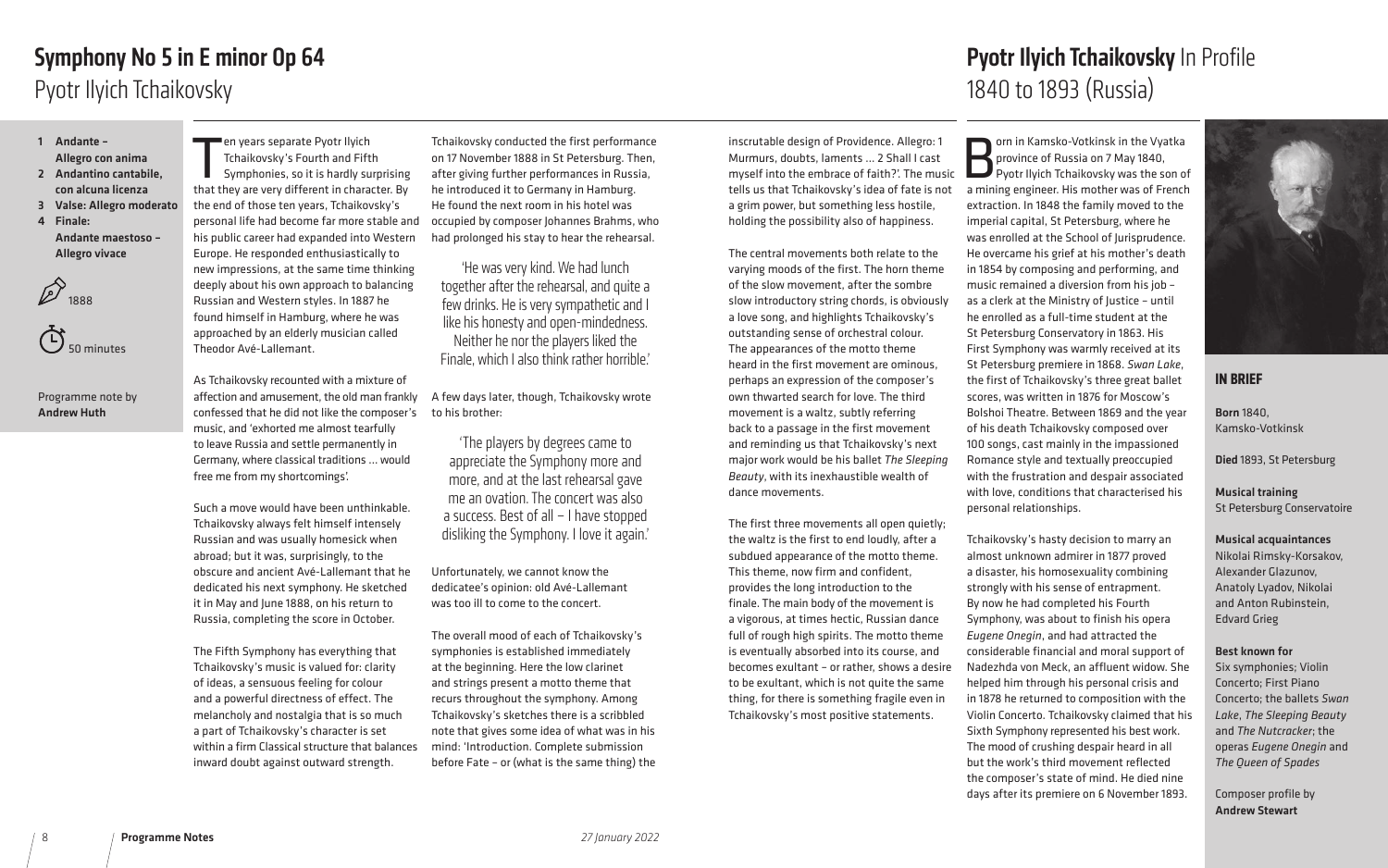lina Ibragimova performs music<br>
ranging from Baroque works to<br>
new commissions, on both peric<br>
and modern instruments Highlights ranging from Baroque works to new commissions, on both period and modern instruments. Highlights of her 2021/22 season include returns to the London Symphony Orchestra, Royal Concertgebouw Orchestra and the Philharmonia Orchestra, and a debut with the Mahler Chamber Orchestra. She also appears at Hamburg's Elbphilharmonie, Vienna Konzerthaus and London's Wigmore Hall. In recent seasons Alina has performed with with whom she has released much-praised recordings of Mozart and Beethoven violin sonatas. Alina is also a founding member of the Chiaroscuro Quartet, one of the most sought-after period ensembles. Alina's recordings for Hyperion Records range from Bach concertos with Arcangelo through to Prokofiev sonatas with Steven Osborne. Her 2020 album of Shostakovich's violin concertos with Vladimir Jurowski and the State Academy Symphony Orchestra of Russia won the *Gramophone* Concerto of the

the Symphonieorchester des Bayerischen Rundfunks, London Philharmonic Orchestra, Chamber Orchestra of Europe, Swedish Radio Symphony, Seattle Symphony, Orchestra of the Age of Enlightenment, Deutsches Symphonie-Orchester Berlin and the Tonhalle-Orchester Zürich, collaborating with conductors Vladimir Jurowski, Sir John Eliot Gardiner, Jakob Hrůša, Robin Ticciati, Daniel Harding, Edward Gardner and the late Bernard Haitink. Year award, and was one of *The Times'* Discs of the Year. Her 2021 recording of Paganini's 24 Caprices topped the classical album charts on its release. Born in Russia in 1985, Alina studied at the Moscow Gnesin School, then moved to the US where she attended the Yehudi Menuhin School and the Royal College of Music. Her teachers have including Natasha Boyarsky, Gordan Nikolitch and Christian

athalie Stutzmann has just been<br>announced as Atlanta Symphony<br>Music Director from the start of the<br>2022/23 season This makes bet the sec announced as Atlanta Symphony's Music Director from the start of the 2022/23 season. This makes her the second woman in history – after Marin Alsop – to lead a major American orchestra. In addition, this season she begins her position as the Philadelphia Orchestra's new Principal Guest Conductor. Her three-year tenure will involve a regular presence in the orchestra's subscription series in Philadelphia and at its summer festivals in Vail and Saratoga. Nathalie is also entering the fourth season of Seiji Ozawa and Sir Simon Rattle, who says a highly successful tenure as Chief Conductor of the Kristiansand Symphony Orchestra, which has just been extended by a further two seasons to the end of 2022/23.

> In recital, Alina has appeared at London's Southbank Centre, Amsterdam's Concertgebouw, Salzburg's Mozarteum, Vienna's Musikverein, Carnegie Hall, the Pierre Boulez Saal and the Royal Albert Hall, where she performed Bach's Sonatas and Partitas for solo violin as part of the BBC Proms. She has toured and performed extensively worldwide in a longstanding duo partnership with pianist Cédric Tiberghien, Tetzlaff. Alina's many awards include the Royal Philharmonic Society Young Artist Award (2010), the Borletti-Buitoni Trust Award (2008), and the Classical BRIT Young Performer of the Year Award (2009). An alumnus of the BBC New Generation Artists Scheme (2005–07), Alina was made an MBE in the 2016 New Year Honours List. Alina performs on an Anselmo Bellosio violin (c 1775), kindly provided by Georg von Opel.

A rich variety of strands form the core of Nathalie's repertoire. Central European and Russian Romantic music is a strong focus, ranging from Beethoven, Schumann, Brahms and Dvořák through to the larger symphonic works of Tchaikovsky, Bruckner and Mahler, and repertory by Wagner and Richard Strauss. She also focuses on French 19th-century and impressionist repertoire. Highlights from her partnership with the Kristiansand Symphony Orchestra have included performances of Bruckner's Symphony No 7, Tchaikovsky's Symphony No 6 and a complete cycle of Beethoven symphonies.

Nathalie's guest-conducting appearances in the 2021/22 season include concerts with the Orchestre de Paris, Royal Stockholm Philharmonic, Hamburg NDR Elbphilharmonie artist with Warner Classics/Erato. Orchestra, Helsinki Radio Symphony, Minnesota Symphony, Pittsburgh Symphony, Seattle Symphony and San Francisco Symphony Orchestra. As an opera conductor, Nathalie has led celebrated productions of

Wagner's *Tannhäuser* in Monte Carlo and Boito's *Mefistofele* in Provence. In 2022, she will conduct Tchaikovsky's *The Queen of Spades* at La Monnaie, Brussels. Nathalie was scheduled to make her Metropolitan Opera debut in 2021 (cancelled due to Covid-19) and will debut in 2023.

Nathalie studied piano, bassoon and cello from a young age, and went on to study conducting with the legendary Finnish teacher Jorma Panula. She has been mentored by that 'Nathalie is the real thing. So much love, intensity and sheer technique. We need more conductors like her'.

In London, she made a successful BBC Proms debut performing Wagner, Brahms and Mozart with *Opera News* writing 'Nathalie Stutzmann really is an impressive conductor. The sheer elegance she brings to her formidable technique, the effortless drive towards making much of the music sound so passionate and the ability to shock us into hearing something quite new in music we think we know is really rather refreshing'.

Also one of today's most esteemed contraltos, Nathalie has made more than 80 recordings as a singer, receiving many awards. Her latest album, *Contralto*, was released in January 2021 and was awarded *Scherzo*'s 'Exceptional' seal, *Opera* Magazine's Diamant d'Or and Radio RTL's Classique d'Or. She is an exclusive recording

Nathalie has been named a Chevalier de la Légion d'Honneur (France's highest honour) and Commandeur dans l'Ordre des Arts et des Lettres by the French government.

## conductor



# Nathalie Stutzmann

## violin Alina Ibragimova